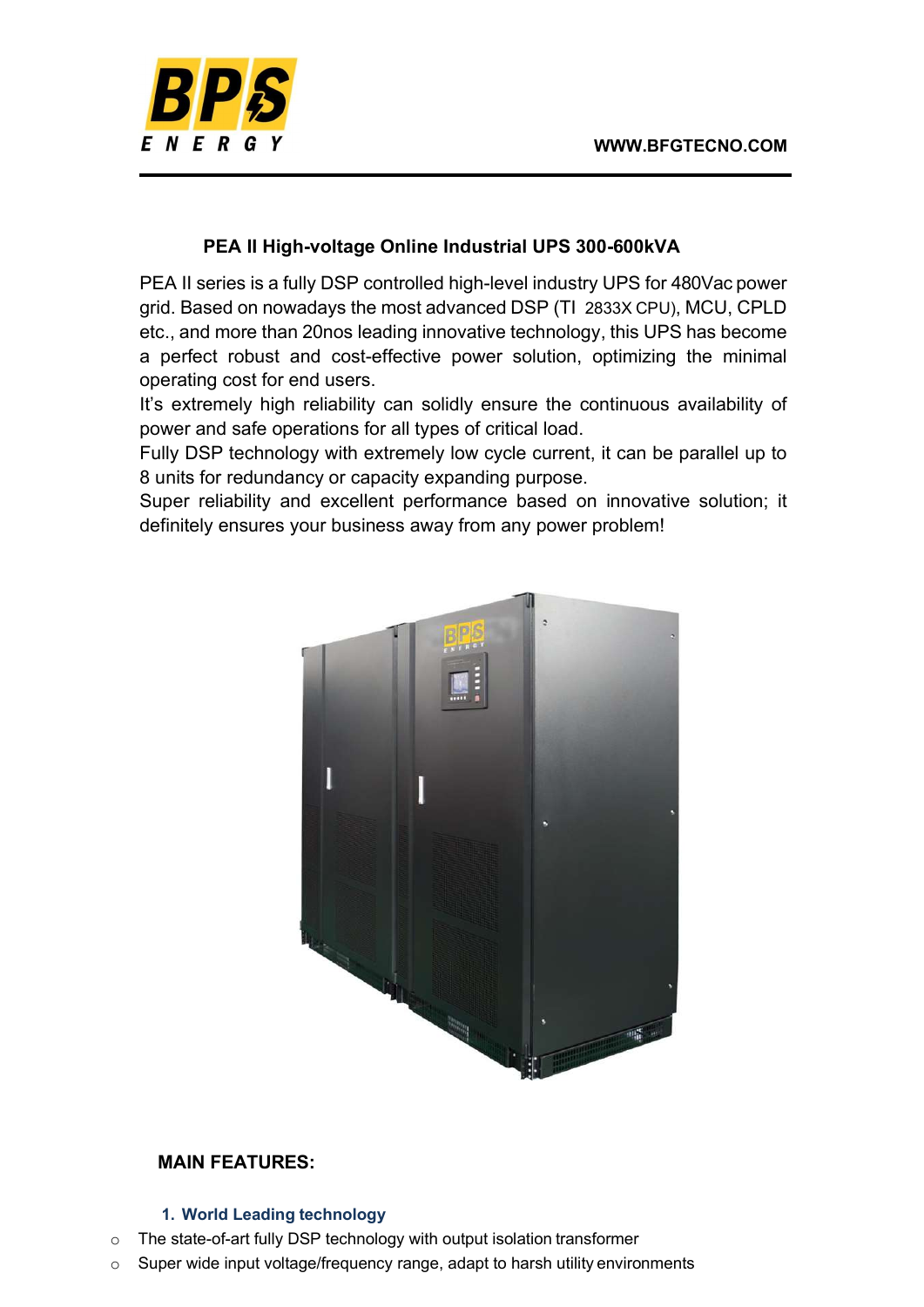

- $\circ$  Soft start with settable time 6-100 seconds, stronger protection to rectifier, more compatible with generator.
- o Output power factor 1.0optional, and output short-tolerant capability.
- o Intelligent self-diagnosis, mass memory (1000 events) to record operation log.
- o Super long MTBF≧200000 hours, and short MTTR.
- o Intelligent parallel up to 8 units and parallel ECO Mode.
- o Most intelligent digital equal current parallel technology, self-load share algorithm.
- o Single and parallel mode ECO available.
- o Independent cooling system, muti-protection design, ensuring high reliability with harsh environment and load.
- $\circ$  Output short-tolerant ability.
- $\circ$  ABM battery technology, extremely low ripple current extending battery lifespan
- o Lithium, Ni-cd, Lead -Acid battery acceptable.
- o Frequency convertor mode function.
- $\circ$  Power walk-in function, protecting rectifier during the transferring process from battery to AC mode.
- o Emergency Power Off (EPO)

#### 2. Super Reliability

- o Fully DSP control with output isolation transformer, super reliability.
- o Redundant SPS, fan etc. design, enhancing system reliability.
- o Build-in output isolation transformer, eliminate neutral to ground drifting voltage, and isolate load harmonic current influence to inverter.
- $\circ$  Besides highest design technology, only qualified famous brand components used.
- o Conformal-coating PCB fixed in sealed box, keeping away from outside effect.

#### 3. Communication interface

- o Build-in various communication connectors (RS232, RS485, AS400, EPO etc).
- o Optional cards available: SNMP, battery management kit, lighting proof module, dust proof filter etc.

## 4. Easy Operation

- $\circ$  Front side maintenance, top or bottom wiring connection, with protective equipment.
- o Friendly human machine interface, with 7inch touch screen.

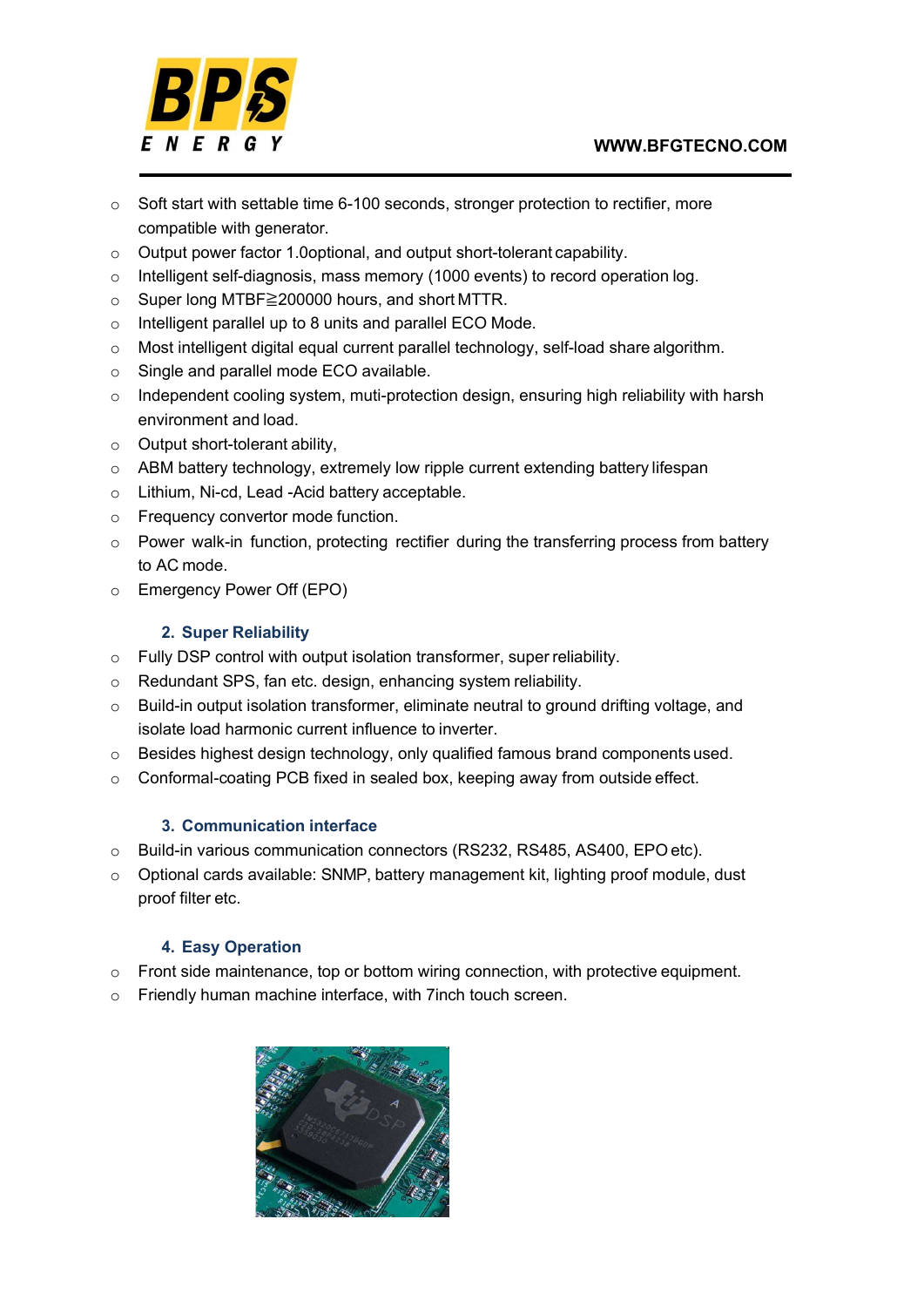

# 5. Perfect Application

- o Education & Medical,
- o Petroleum & Oil Chemical, Iron & Steel, etc.
- o Theater, Harbor, Transportation, etc.
- o Traffic facilities, etc.

| Capacity       |                           | 300kVA                                                         | 400kVA        | 500kVA        | 600kVA        |  |  |
|----------------|---------------------------|----------------------------------------------------------------|---------------|---------------|---------------|--|--|
|                |                           | 270kW                                                          | 360kW         | 450kW         | 540kW         |  |  |
| Input          | <b>Wiring Connection</b>  | Three phases + Ground                                          |               |               |               |  |  |
|                | <b>Nominal Voltage</b>    | 480VAC                                                         |               |               |               |  |  |
|                | Voltage Range             | 360VAC~600VAC                                                  |               |               |               |  |  |
|                | Frequency                 | 50/60Hz                                                        |               |               |               |  |  |
|                | <b>Frequency Range</b>    | 45-65Hz                                                        |               |               |               |  |  |
|                | Soft Start                | 5-600sec settable                                              |               |               |               |  |  |
|                | <b>Power Factor</b>       | 0.95 (with input filter)                                       |               |               |               |  |  |
| <b>Bypass</b>  | Nominal Voltage           | 480VAC (Three phase + Neutral + Ground)                        |               |               |               |  |  |
|                | Frequency                 | 50/60Hz±10%                                                    |               |               |               |  |  |
|                | <b>Voltage Range</b>      | ±10%, ±15%, ±25% settable                                      |               |               |               |  |  |
| Output         | Nominal Voltage           | 480VAC<br>(Three phase + Neutral + Ground)                     |               |               |               |  |  |
|                | <b>Voltage Regulation</b> | ±1% (balance load), ±2% (100% unbalance load)                  |               |               |               |  |  |
|                | Power Factor              | 1.0                                                            |               |               |               |  |  |
|                | Dynamic Response          | $±5\%$ (0~100% load transient)                                 |               |               |               |  |  |
|                | <b>Distortion</b>         | $\leq$ 1% (100% linear load), $\leq$ 3% (100% non-linear load) |               |               |               |  |  |
|                | Transient<br>Response     | $<$ 5ms                                                        |               |               |               |  |  |
|                | Sync. Range               | $±2Hz$ ( $±0.5$ — $±3Hz$ settable)                             |               |               |               |  |  |
|                | Overload                  | 105% continue, 110% 1Hr, 125% 10min, 150% 1min                 |               |               |               |  |  |
|                | Frequency                 | ±0.05%                                                         |               |               |               |  |  |
|                | Waveform                  | Pure sine wave                                                 |               |               |               |  |  |
| Efficiency     | Inverter mode             | Up to 94%                                                      |               |               |               |  |  |
|                | ECO mode                  | 98%                                                            |               |               |               |  |  |
| Parallel       | $N+X$                     | Max 8 units                                                    |               |               |               |  |  |
| <b>Battery</b> | Configuration             | 12V,45 pieces 540Vdc                                           |               |               |               |  |  |
| <b>Display</b> |                           | $LCD + LED$                                                    |               |               |               |  |  |
| Physical       | Dimension (D*W*H)<br>mm   | 855*1640*1900                                                  | 855*2265*1900 | 855*2615*1900 | 855*2615*1900 |  |  |